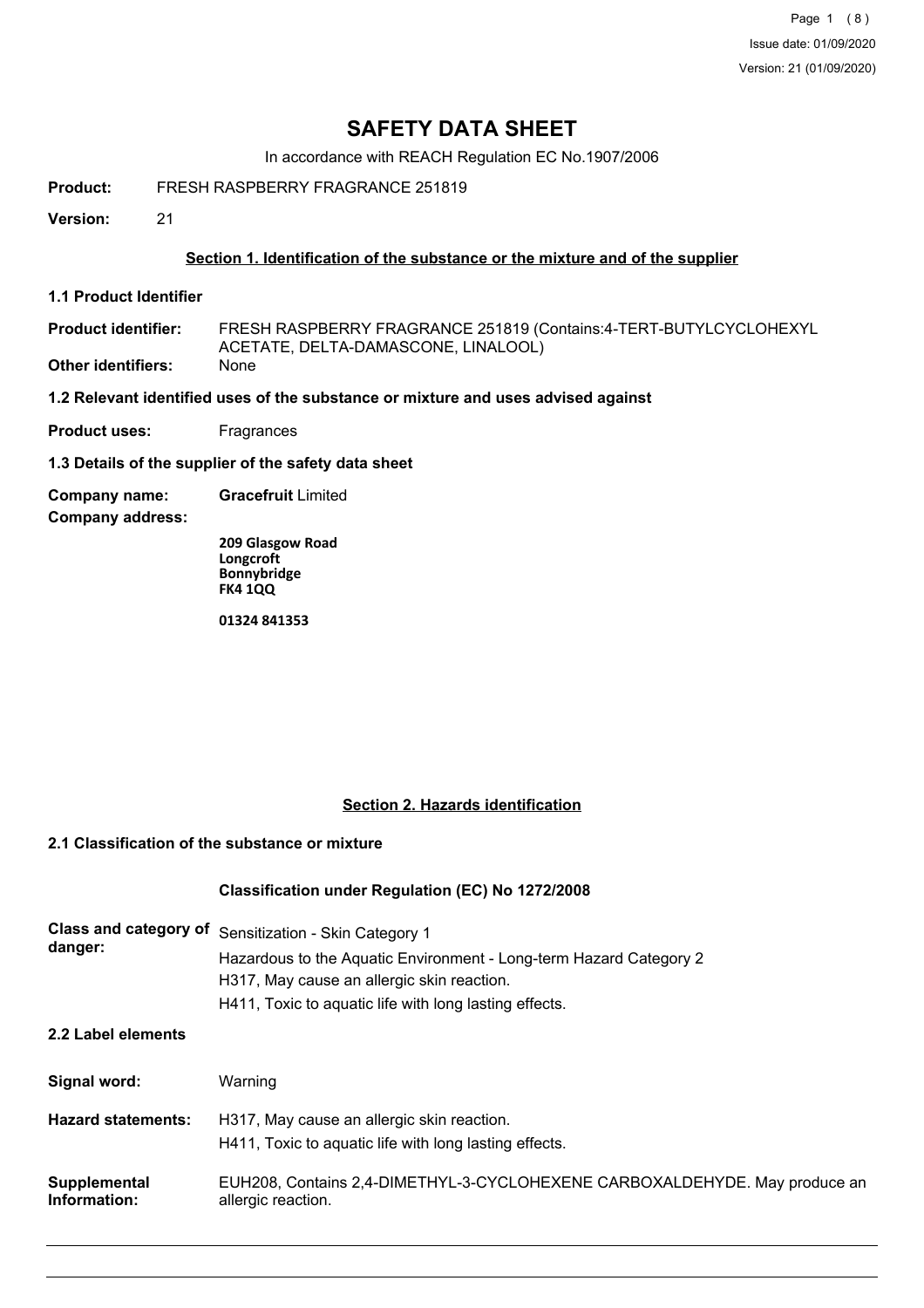Page 2 (8) Issue date: 01/09/2020 Version: 21 (01/09/2020)

# **SAFETY DATA SHEET**

In accordance with REACH Regulation EC No.1907/2006

**Product:** FRESH RASPBERRY FRAGRANCE 251819

**Version:** 21

**Precautionary statements:**

P272, Contaminated work clothing should not be allowed out of the workplace.

P273, Avoid release to the environment.

P261, Avoid breathing vapour or dust.

P280, Wear protective gloves/eye protection/face protection.

P302/352, IF ON SKIN: Wash with plenty of soap and water.

P333/313, If skin irritation or rash occurs: Get medical advice/attention.

P363, Wash contaminated clothing before reuse.

P391, Collect spillage.

P501, Dispose of contents/container to approved disposal site, in accordance with local regulations.



**Other hazards:** Hydrocarbon Concentration %: 0.000%

## **Section 3. Composition / information on ingredients**

#### **3.2 Mixtures**

**Pictograms:**

#### **Contains:**

| <b>Name</b>                                                      | <b>CAS</b>                 | <b>EC</b>               | <b>REACH Registration</b><br>No. | %           | <b>Classification for</b><br>(CLP) 1272/2008          |
|------------------------------------------------------------------|----------------------------|-------------------------|----------------------------------|-------------|-------------------------------------------------------|
| <b>IBENZYL ACETATE</b>                                           | $140 - 11 - 4$             | 205-399-7               |                                  | 10-<20%     | EH C3:H412,-                                          |
| CIS-2-TERT-<br><b>IBUTYLCYCLOHEXYL</b><br><b>ACETATE</b>         | 20298-69-5                 | 243-718-1               | 01-2119970713-33-xxxx            | $10 - 20%$  | EH C2:H411.-                                          |
| <b>ITRICYCLODECENYL</b><br><b>IPROPIONATE</b>                    | 68912-13-0,<br>17511-60-3  | 272-805-7,<br>241-514-7 | 01-2119969447-21-xxxx            | $1 - 5%$    | EH C2:H411.-                                          |
| IGAMMA<br><b>JUNDECALACTONE</b>                                  | 104-67-6                   | 203-225-4               |                                  | $1 - 5%$    | EH C3;H412,-                                          |
| <b>JALLYL HEPTANOATE</b>                                         | 142-19-8                   | 205-527-1               |                                  | 1-<5%       | ATO 3-ATD 3-EH A1-<br>EH C3:H301-H311-<br>H400-H412,- |
| 4-TERT-<br><b>IBUTYLCYCLOHEXYL</b><br><b>ACETATE</b>             | 32210-23-4                 | 250-954-9               | 01-2119976286-24-xxxx            | $1 - 5%$    | SS 1B; H317,-                                         |
| ILINALOOL                                                        | 78-70-6                    | 201-134-4               | 01-2119474016-42-xxxx            | $1 - 5%$    | SCI 2-SS 1B;H315-<br>H317.-                           |
| <b>IOXACYCLOHEXADEC</b><br><b>IEN-2-ONE</b>                      | 34902-57-3,<br>111879-80-2 | 422-320-3               | 01-0000016883-62-xxxx            | $1 - 5%$    | EH A1-EH C1;H410,-                                    |
| ETHYL BETA-<br><b>INAPHTHYL ETHER</b>                            | 93-18-5                    | 202-226-7               |                                  | 1-<5%       | <b>SCI 2-EH C2: H315-</b><br>H411.-                   |
| 2.4-DIMETHYL-3-<br><b>ICYCLOHEXENE</b><br><b>ICARBOXALDEHYDE</b> | 68039-49-6                 | 268-264-1               |                                  | $0.1 - 1\%$ | SCI 2-SS 1B-EH C2;<br>H315-H317-H411,-                |
| <b>BUTYRIC ACID</b>                                              | 107-92-6                   | 203-532-3               | l01-2119488986-11-xxxx           | $0.1 - 1%$  | ATO 4-SCI 1B-EDI 1:<br>H302-H314.-                    |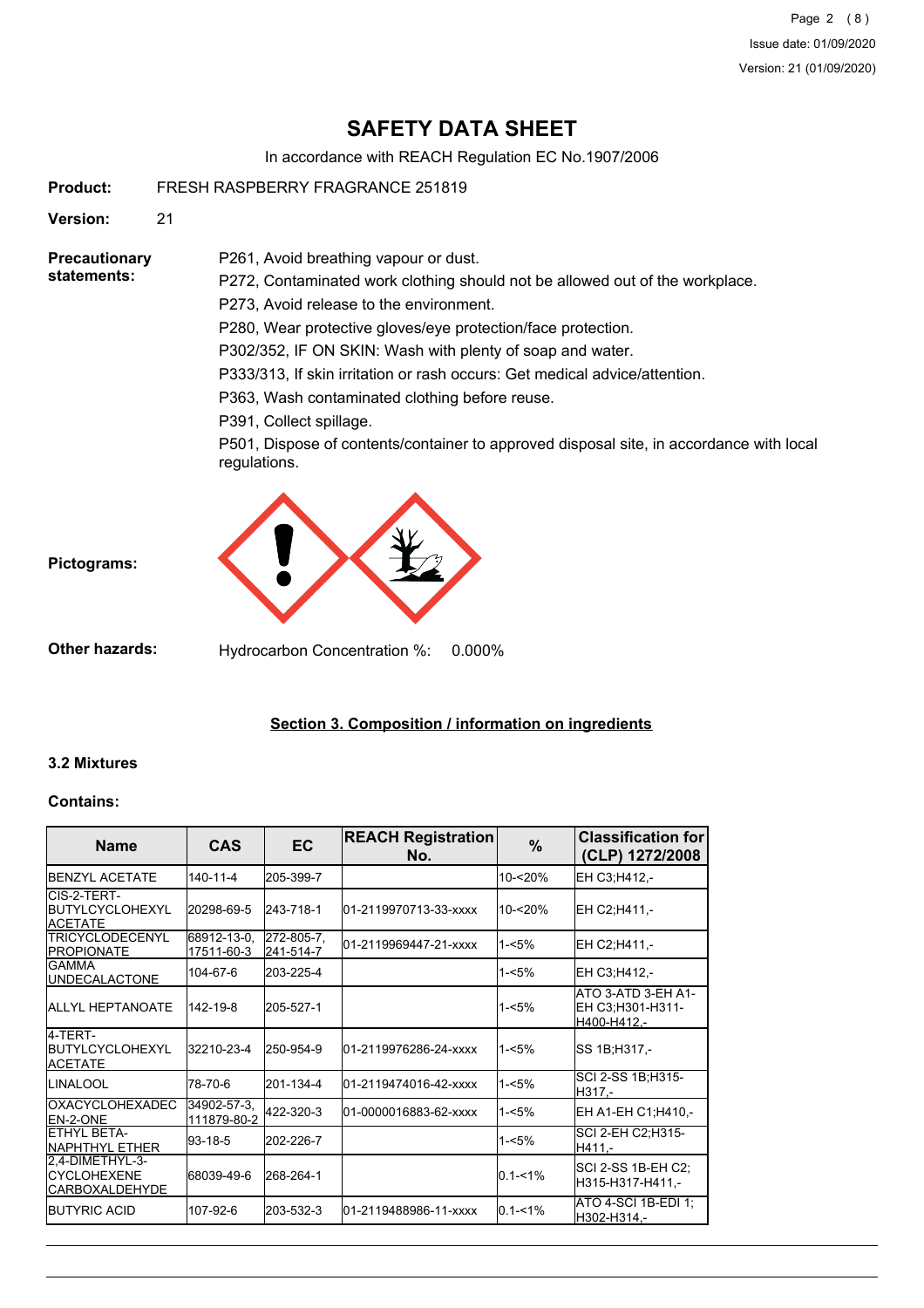Page 3 (8) Issue date: 01/09/2020 Version: 21 (01/09/2020)

# **SAFETY DATA SHEET**

In accordance with REACH Regulation EC No.1907/2006

### **Product:** FRESH RASPBERRY FRAGRANCE 251819

#### **Version:** 21

| <b>I</b> DELTA-DAMASCONE | 157378-68-4 | 260-709-8 | $ 0.1 - 1\% $ | IATO 4-SCI 2-SS 1A-<br><b>IEH A1-EH C1:H302-</b><br>IH315-H317-H410.- |
|--------------------------|-------------|-----------|---------------|-----------------------------------------------------------------------|
|                          |             |           |               |                                                                       |

#### **Substances with Community workplace exposure limits:**

Not Applicable

**Substances that are persistent, bioaccumulative and toxic or very persistent and very bioaccumulative, greater than 0.1%:**

Not Applicable

#### **Section 4. First-aid measures**

#### **4.1 Description of first aid measures**

IF ON SKIN: Wash with plenty of soap and water.

#### **4.2 Most important symptoms and effects, both acute and delayed**

May cause an allergic skin reaction.

#### **4.3 Indication of any immediate medical attention and special treatment needed**

None expected, see Section 4.1 for further information.

## **SECTION 5: Firefighting measures**

#### **5.1 Extinguishing media**

Suitable media: Carbon dioxide, Dry chemical, Foam.

#### **5.2 Special hazards arising from the substance or mixture**

In case of fire, may be liberated: Carbon monoxide, Unidentified organic compounds.

#### **5.3 Advice for fire fighters:**

In case of insufficient ventilation, wear suitable respiratory equipment.

# **Section 6. Accidental release measures**

# **6.1 Personal precautions, protective equipment and emergency procedures:**

Avoid inhalation. Avoid contact with skin and eyes. See protective measures under Section 7 and 8.

# **6.2 Environmental precautions:**

Keep away from drains, surface and ground water, and soil.

# **6.3 Methods and material for containment and cleaning up:**

Remove ignition sources. Provide adequate ventilation. Avoid excessive inhalation of vapours. Contain spillage immediately by use of sand or inert powder. Dispose of according to local regulations.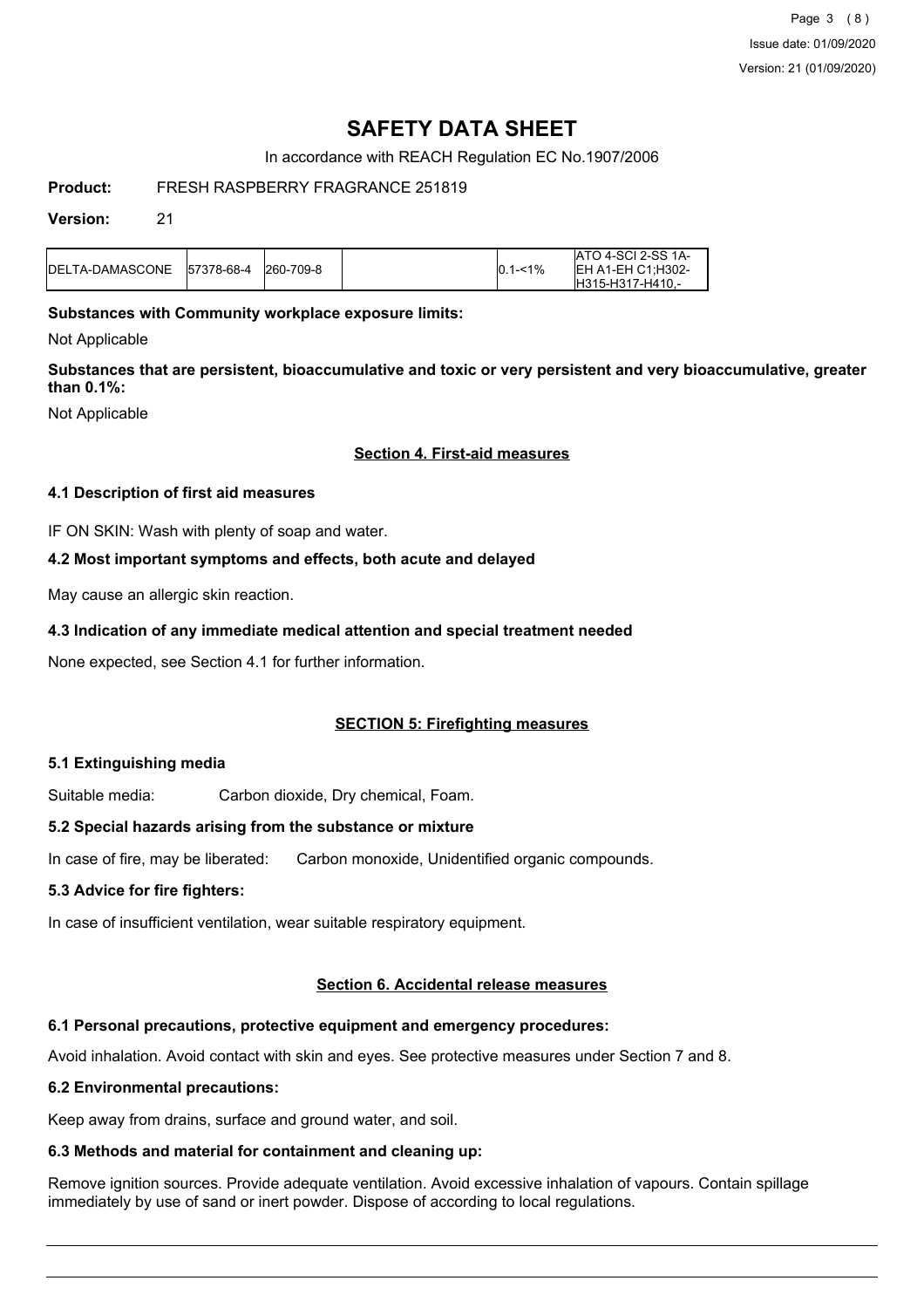Page 4 (8) Issue date: 01/09/2020 Version: 21 (01/09/2020)

# **SAFETY DATA SHEET**

In accordance with REACH Regulation EC No.1907/2006

**Product:** FRESH RASPBERRY FRAGRANCE 251819

**Version:** 21

#### **6.4 Reference to other sections:**

Also refer to sections 8 and 13.

#### **Section 7. Handling and storage**

#### **7.1 Precautions for safe handling:**

Keep away from heat, sparks, open flames and hot surfaces. - No smoking. Use personal protective equipment as required. Use in accordance with good manufacturing and industrial hygiene practices. Use in areas with adequate ventilation Do not eat, drink or smoke when using this product.

#### **7.2 Conditions for safe storage, including any incompatibilities:**

Store in a well-ventilated place. Keep container tightly closed. Keep cool. Ground/bond container and receiving equipment. Use explosion-proof electrical, ventilating and lighting equipment. Use only non-sparking tools. Take precautionary measures against static discharge.

#### **7.3 Specific end use(s):**

Fragrances: Use in accordance with good manufacturing and industrial hygiene practices.

#### **Section 8. Exposure controls/personal protection**

#### **8.1 Control parameters**

Workplace exposure limits: Not Applicable

#### **8.2 Exposure Controls**

#### **Eye / Skin Protection**

Wear protective gloves/eye protection/face protection

#### **Respiratory Protection**

Under normal conditions of use and where adequate ventilation is available to prevent build up of excessive vapour, this material should not require special engineering controls. However, in conditions of high or prolonged use, or high temperature or other conditions which increase exposure, the following engineering controls can be used to minimise exposure to personnel: a) Increase ventilation of the area with local exhaust ventilation. b) Personnel can use an approved, appropriately fitted respirator with organic vapour cartridge or canisters and particulate filters. c) Use closed systems for transferring and processing this material.

Also refer to Sections 2 and 7.

#### **Section 9. Physical and chemical properties**

#### **9.1 Information on basic physical and chemical properties**

| Clear colourless to pale yellow liquid |
|----------------------------------------|
| Not determined                         |
| Not determined                         |
| Not determined                         |
|                                        |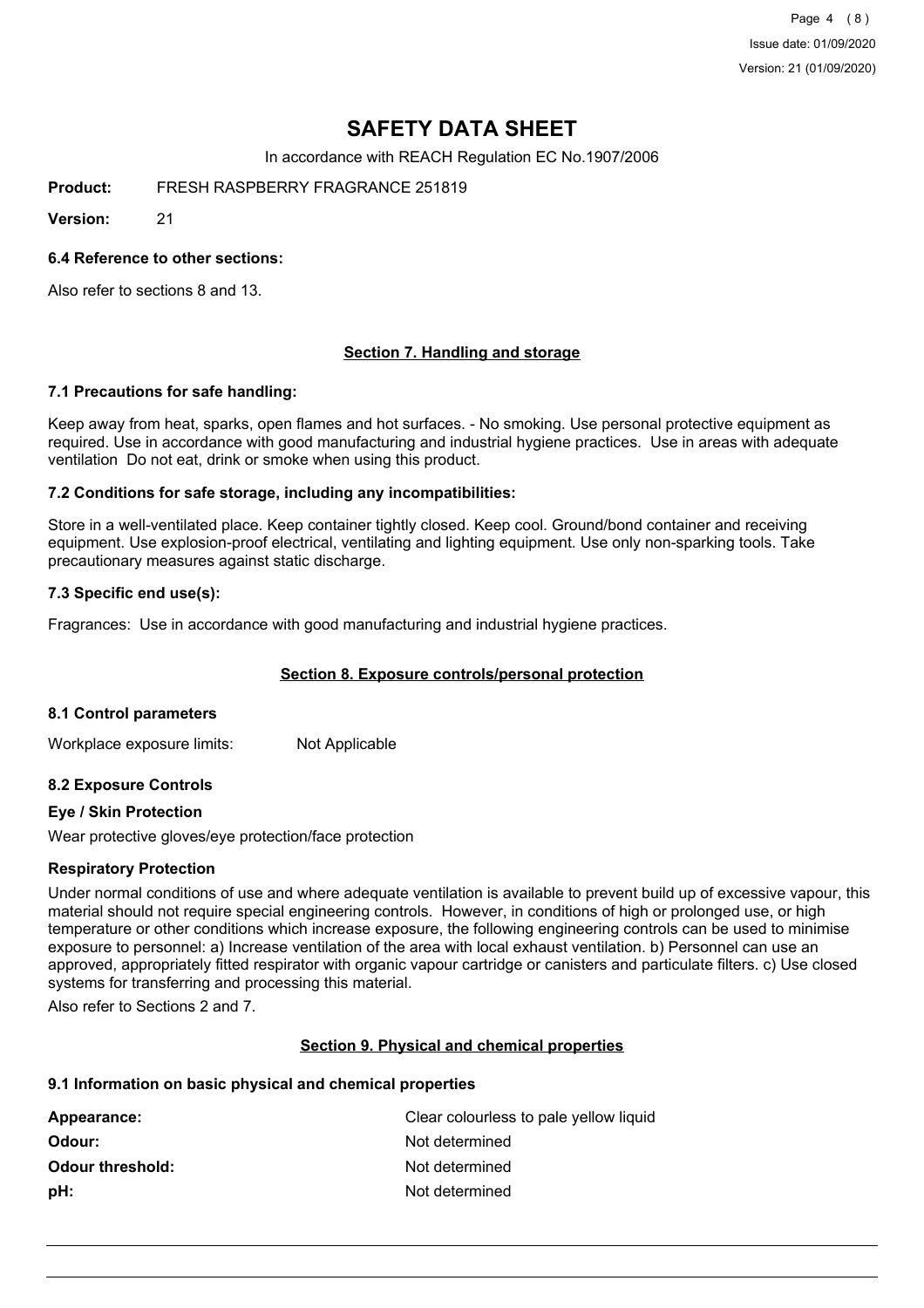Page 5 (8) Issue date: 01/09/2020 Version: 21 (01/09/2020)

# **SAFETY DATA SHEET**

In accordance with REACH Regulation EC No.1907/2006

**Product:** FRESH RASPBERRY FRAGRANCE 251819

**Version:** 21

| Melting point / freezing point:               | Not determined                               |
|-----------------------------------------------|----------------------------------------------|
| Initial boiling point / range:                | Not determined                               |
| Flash point:                                  | 83 °C                                        |
| <b>Evaporation rate:</b>                      | Not determined                               |
| Flammability (solid, gas):                    | Not determined                               |
| Upper/lower flammability or explosive limits: | Product does not present an explosion hazard |
| Vapour pressure:                              | 0.59049986 mmHg                              |
| Vapour density:                               | Not determined                               |
| <b>Relative density:</b>                      | 1.0010 - 1.0050                              |
| Solubility(ies):                              | Not determined                               |
| Partition coefficient: n-octanol/water:       | Not determined                               |
| <b>Auto-ignition temperature:</b>             | Not determined                               |
| <b>Decomposition temperature:</b>             | Not determined                               |
| Viscosity:                                    | Not determined                               |
| <b>Explosive properties:</b>                  | Not expected                                 |
| <b>Oxidising properties:</b>                  | Not expected                                 |

**9.2 Other information:** None available

#### **Section 10. Stability and reactivity**

#### **10.1 Reactivity:**

Presents no significant reactivity hazard, by itself or in contact with water.

#### **10.2 Chemical stability:**

Good stability under normal storage conditions.

#### **10.3 Possibility of hazardous reactions:**

Not expected under normal conditions of use.

#### **10.4 Conditions to avoid:**

Avoid extreme heat.

#### **10.5 Incompatible materials:**

Avoid contact with strong acids, alkalis or oxidising agents.

#### **10.6 Hazardous decomposition products:**

Not expected.

#### **Section 11. Toxicological information**

#### **11.1 Information on toxicological effects**

This mixture has not been tested as a whole for health effects. The health effects have been calculated using the methods outlined in Regulation (EC) No 1272/2008 (CLP).

Acute Toxicity: **Acute Toxicity:** Based on available data the classification criteria are not met.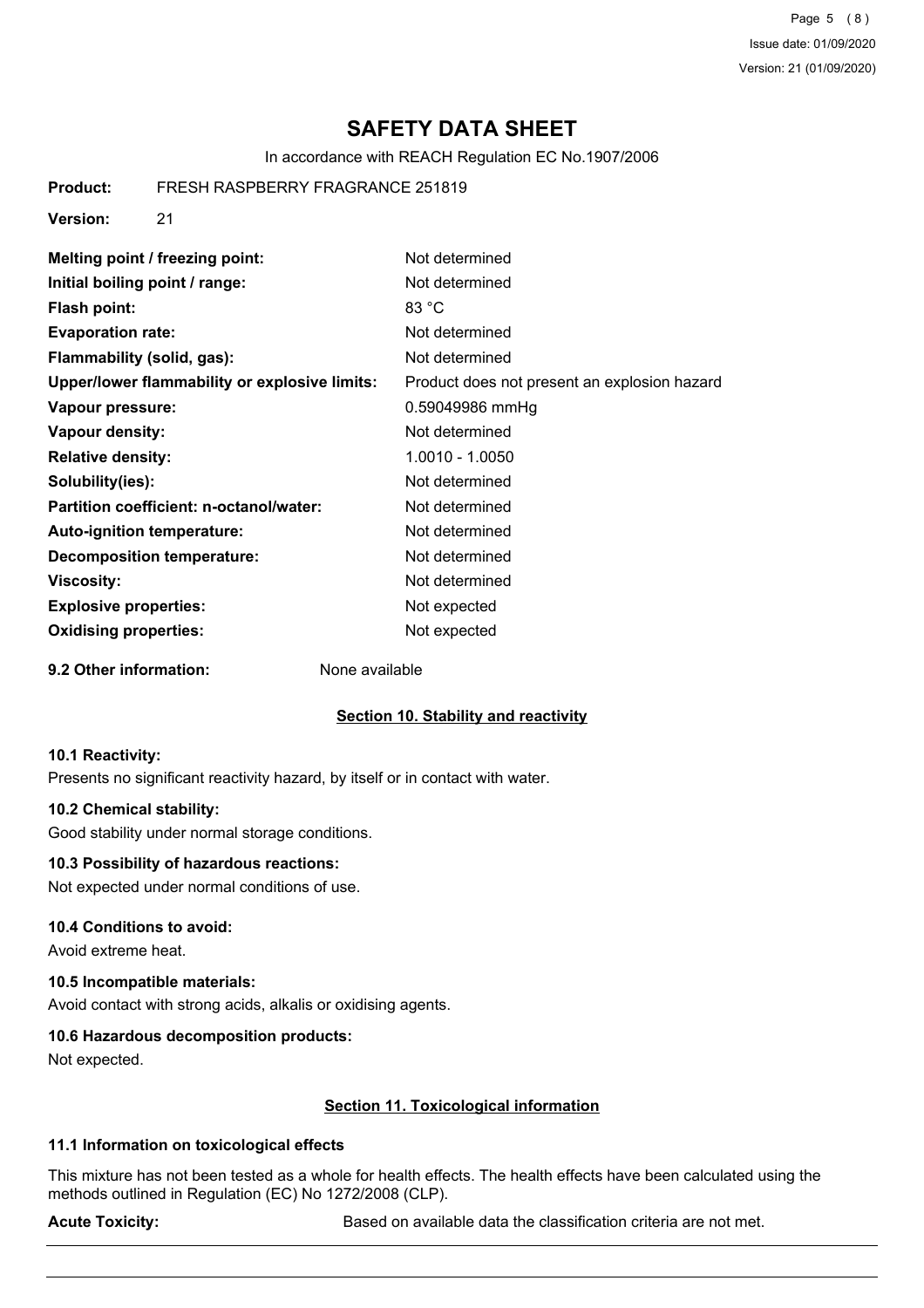Page 6 (8) Issue date: 01/09/2020 Version: 21 (01/09/2020)

# **SAFETY DATA SHEET**

In accordance with REACH Regulation EC No.1907/2006

| Product: | FRESH RASPBERRY FRAGRANCE 251819 |
|----------|----------------------------------|
|----------|----------------------------------|

**Version:** 21

| <b>Acute Toxicity Oral</b>                | 4831                                                             |
|-------------------------------------------|------------------------------------------------------------------|
| <b>Acute Toxicity Dermal</b>              | >5000                                                            |
| <b>Acute Toxicity Inhalation</b>          | Not Available                                                    |
| <b>Skin corrosion/irritation:</b>         | Based on available data the classification criteria are not met. |
| Serious eye damage/irritation:            | Based on available data the classification criteria are not met. |
| <b>Respiratory or skin sensitisation:</b> | Sensitization - Skin Category 1                                  |
| Germ cell mutagenicity:                   | Based on available data the classification criteria are not met. |
| Carcinogenicity:                          | Based on available data the classification criteria are not met. |
| <b>Reproductive toxicity:</b>             | Based on available data the classification criteria are not met. |
| <b>STOT-single exposure:</b>              | Based on available data the classification criteria are not met. |
| <b>STOT-repeated exposure:</b>            | Based on available data the classification criteria are not met. |
| <b>Aspiration hazard:</b>                 | Based on available data the classification criteria are not met. |

#### **Information about hazardous ingredients in the mixture**

| Ingredient               | <b>CAS</b>   | EC        | <b>LD50/ATE Oral</b> | LD50/ATE<br>Dermal | LC50/ATE<br>Inhalation | <b>LC50</b><br>Route |
|--------------------------|--------------|-----------|----------------------|--------------------|------------------------|----------------------|
| <b>IALLYL HEPTANOATE</b> | $ 142-19-8 $ | 205-527-1 | 218                  | 810                | Not available          | 'Not<br>lavailable   |

Refer to Sections 2 and 3 for additional information.

## **Section 12. Ecological information**

#### **12.1 Toxicity:**

| Toxic to aquatic life with long lasting effects.              |               |
|---------------------------------------------------------------|---------------|
| 12.2 Persistence and degradability:                           | Not available |
| 12.3 Bioaccumulative potential:                               | Not available |
| 12.4 Mobility in soil:                                        | Not available |
| 12.5 Results of PBT and vPvB assessment:                      |               |
| This substance does not meet the PRT/vPvR criteria of REACH a |               |

This substance does not meet the PBT/vPvB criteria of REACH, annex XIII.

**12.6 Other adverse effects:** Not available

#### **Section 13. Disposal considerations**

#### **13.1 Waste treatment methods:**

Dispose of in accordance with local regulations. Avoid disposing into drainage systems and into the environment. Empty containers should be taken to an approved waste handling site for recycling or disposal.

#### **Section 14. Transport information**

| 14.1 UN number:                  | UN3082                                                                                                                    |
|----------------------------------|---------------------------------------------------------------------------------------------------------------------------|
| 14.2 UN Proper Shipping Name:    | ENVIRONMENTALLY HAZARDOUS SUBSTANCE, LIQUID, N.O.S. (CIS-<br>2-TERT-BUTYLCYCLOHEXYL ACETATE, OXACYCLOHEXADECEN-2-<br>ONE) |
| 14.3 Transport hazard class(es): | 9                                                                                                                         |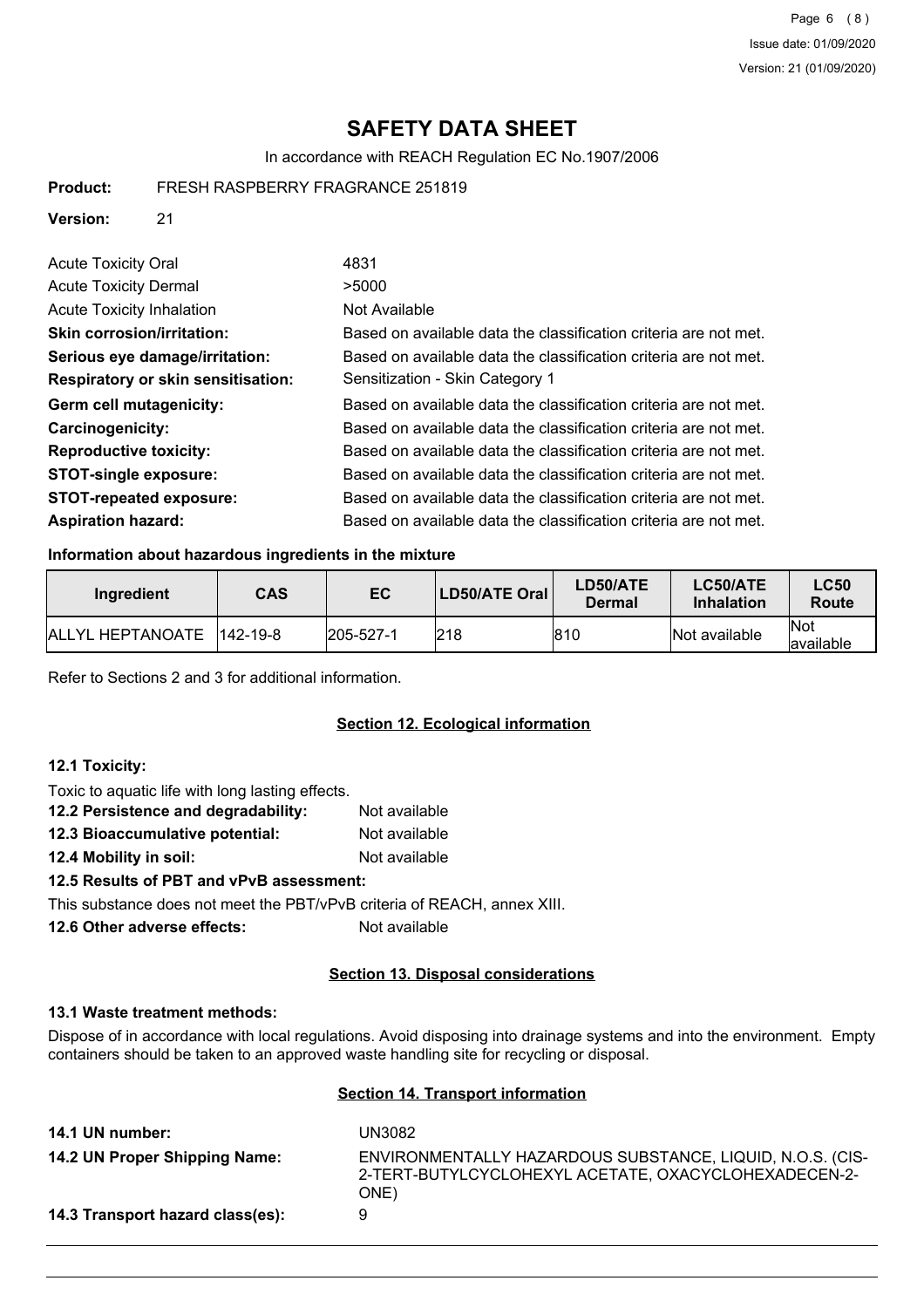Page 7 (8) Issue date: 01/09/2020 Version: 21 (01/09/2020)

# **SAFETY DATA SHEET**

In accordance with REACH Regulation EC No.1907/2006

**Product:** FRESH RASPBERRY FRAGRANCE 251819

**Version:** 21

#### **Sub Risk:** -

**14.4. Packing Group:** III

**14.5 Environmental hazards:** This is an environmentally hazardous substance.

**14.6 Special precautions for user:** None additional

**14.7 Transport in bulk according to Annex II of MARPOL73/78 and the IBC Code:**

Not applicable

#### **Section 15. Regulatory information**

#### **15.1 Safety, health and environmental regulations/legislation specific for the substance or mixture** None additional

#### **15.2 Chemical Safety Assessment**

A Chemical Safety Assessment has not been carried out for this product.

## **Section 16. Other information**

| <b>Concentration % Limits:</b>  | EH C2=84.76% EH C3=7.98% EH C4=66.58% SS 1=55.56% |
|---------------------------------|---------------------------------------------------|
| <b>Total Fractional Values:</b> | EH C2=1.18 EH C3=12.53 EH C4=1.50 SS 1=1.80       |

**Key to revisions:**

SECTION 3: Composition/information on ingredients

#### **Key to abbreviations:**

| <b>Abbreviation</b> | <b>Meaning</b>                                                     |
|---------------------|--------------------------------------------------------------------|
| ATD <sub>3</sub>    | Acute Toxicity - Dermal Category 3                                 |
| ATO <sub>3</sub>    | Acute Toxicity - Oral Category 3                                   |
| ATO 4               | Acute Toxicity - Oral Category 4                                   |
| EDI <sub>1</sub>    | Eye Damage / Irritation Category 1                                 |
| EH A1               | Hazardous to the Aquatic Environment - Acute Hazard Category 1     |
| <b>EH C1</b>        | Hazardous to the Aquatic Environment - Long-term Hazard Category 1 |
| EH <sub>C2</sub>    | Hazardous to the Aquatic Environment - Long-term Hazard Category 2 |
| EH <sub>C3</sub>    | Hazardous to the Aquatic Environment - Long-term Hazard Category 3 |
| H301                | Toxic if swallowed.                                                |
| H302                | Harmful if swallowed.                                              |
| H311                | Toxic in contact with skin.                                        |
| H314                | Causes severe skin burns and eye damage.                           |
| H315                | Causes skin irritation.                                            |
| H317                | May cause an allergic skin reaction.                               |
| H400                | Very toxic to aquatic life.                                        |
| H410                | Very toxic to aquatic life with long lasting effects.              |
| H411                | Toxic to aquatic life with long lasting effects.                   |
| H412                | Harmful to aquatic life with long lasting effects.                 |